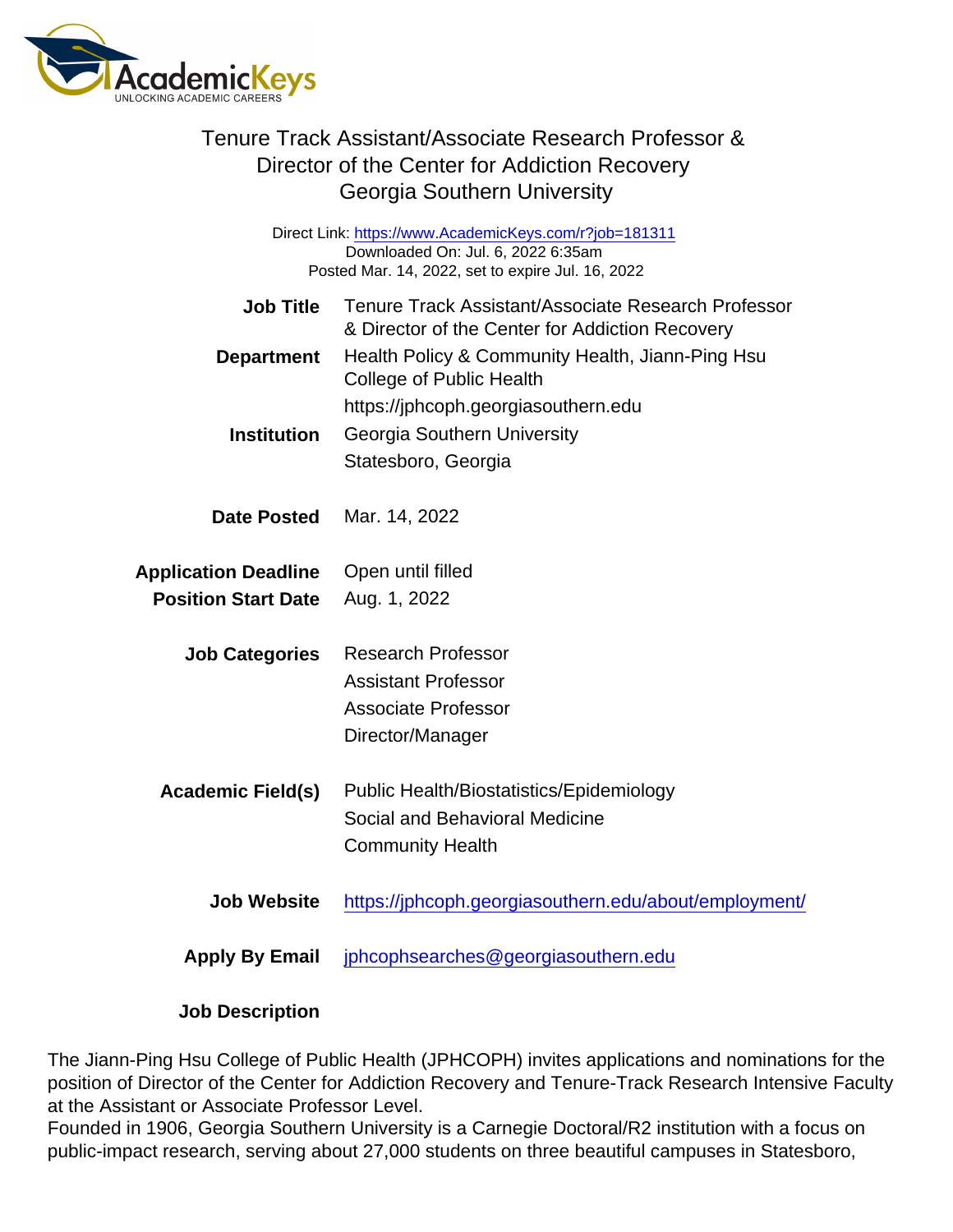Direct Link: <https://www.AcademicKeys.com/r?job=181311> Downloaded On: Jul. 6, 2022 6:35am Posted Mar. 14, 2022, set to expire Jul. 16, 2022

Savannah, and Hinesville, and via a growing online program. Through our degree offerings at the associate's, bachelor's, master's and doctoral levels, Georgia Southern offers a distinctive combination of community collaboration, world-class scholarship, innovative teaching, and hands-on learning opportunities.

To equitably serve a fast growing and highly diverse student body and to fulfill the University' s commitment to promoting diversity, equity, and inclusion, we actively seek candidates with a demonstrated commitment to Inclusive Excellence. Candidates whose work furthers the institution's goals and who bring to campus varied life experiences, perspectives, and backgrounds are especially encouraged to apply.

Within this setting, the mission of the JPHCOPH is to improve health and eliminate health disparities and health inequities of rural communities and underserved populations globally through excellence in teaching, public health workforce development, research, scholarship, professional service and community engagement. The successful candidate will facilitate the building of a culture that shapes our intra- and extramural funding base and expands our reputation and recognition for research in recovery science and substance use disorders. As part of this intentional effort to build sustainability in this area, there is a need for a strong, highly experienced Practice Scholar and Researcher that can provide leadership to the Center for Addiction Recovery and encourage and support the JPHCOPH, the university, and the community in order to affect change and make an impact. Additionally, Director of the Center for Addiction Recovery will provide the JPHCOPH and the university the means for enhancement of scholarly efforts, and for the initialization of responsive, nimble and strategic pursuit of multi-disciplinary research and sustained external funding to address the challenge of substance use, recovery and prevention efforts.

Position Description. With a dual reporting line to the Associate Dean for Practice and Research and the Chair of the Department of Health Policy and Community Health, the Director of the Center for Addiction Recovery and Tenure Track Assistant or Associate Professor will be responsible for oversight of the activities of the Center for Addiction Recovery and building a sustainable research program in the area of substance use, recovery and prevention efforts. In addition to developing their own research program, the successful candidate is expected to support the research endeavors of others (students and faculty) through mentoring in scholarly activities and aiding in obtaining grants/contracts in congruent and compatible research areas.

The Tenure-Track faculty position is research intensive with a reduced teaching load expectation. Given the nature of this new position, the faculty member will be supported 100% for 2 years with the expectation of securing extramural funding to buyout 50% of salary in a stepped approach. Working closely with the JPHCOPH Office of Practice and Research, the Director of the Center for Addiction Recovery will be responsible for expanding the JPHCOPH and university impact in substance use, addiction, and/or recovery. Specific expectations will include, but not be limited to, the following:

Provide leadership and direction in serving and supporting students enrolled in the center.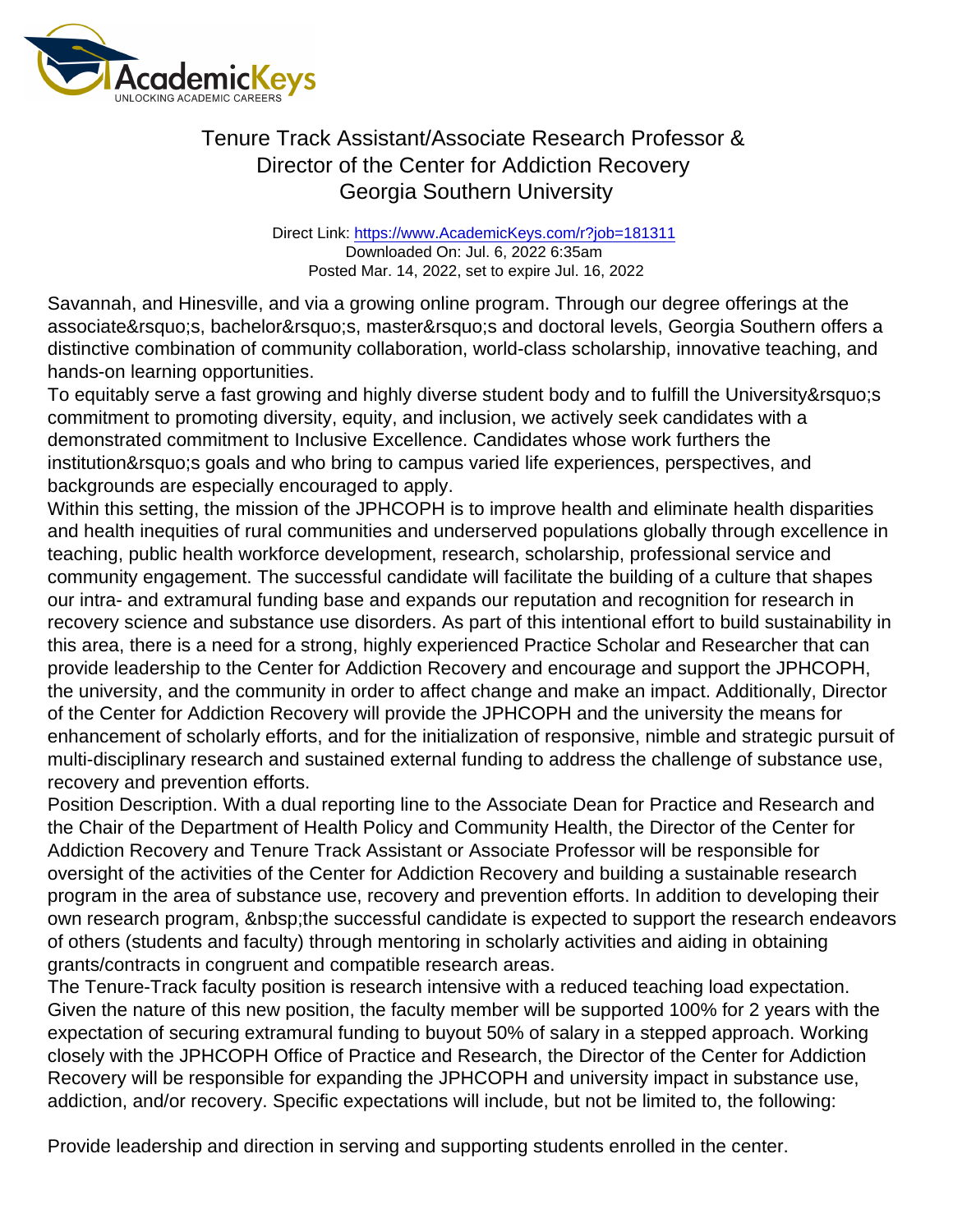Direct Link: <https://www.AcademicKeys.com/r?job=181311> Downloaded On: Jul. 6, 2022 6:35am Posted Mar. 14, 2022, set to expire Jul. 16, 2022

Expand the reach and service support of the center through facilitating memoranda of understanding with regional partners.

Work with the Dean to develop a robust stakeholder network of philanthropic giving.

Work with the faculty, staff, and students to identify, pursue and obtain targeted research and training (e.g., Fellowship, Post-Doc) opportunities.

Expand the community-based research network, both internal and external to the university. Identify targeted research grants and contracts that expand opportunities for other faculty and students at the university, particularly with federal agencies such as NIH, SAMHSA, CDC, HRSA and foundations.

The position is an academic 10-month Tenure Track appointment and the salary is competitive and commensurate with qualifications and experience. Required Qualifications:

Earned doctorate degree & ndash; PhD, DrPH, ScD or equivalent with an emphasis on addiction recovery, public health or prevention, intervention programming, system-level research and evaluation practice, or a closely related field, by August 1, 2022, with at least 18 graduate semester hours in the field of specialization.

Proficiency and experience in Clinical and/or Applied Research, particularly with an emphasis on Participatory work.

Demonstrated experience in quantitative research, particularly with an emphasis on social and behavioral work.

Demonstrated track-record of securing extramural funding from multiple sources.

Demonstrated experience of working with personnel in multiple types of healthcare institutional settings. Willingness to engage with institutional student success initiatives.

Commitment to engaging with best practice initiatives in instruction and pedagogy, mentoring, and curriculum design and development.

Demonstrated commitment to advancing a strong and growing research and scholarship agenda and the production of research/creative activities as appropriate to the discipline.

Minimum of 5 years full-time college/university teaching experience at the assistant professor level is required for the rank of associate professor along with a strong record of research and service with publications and presentations in professional venues.

Preferred Qualifications:

Demonstrated experience in clinical research.

Demonstrated strong qualitative methodological skills.

Demonstrated ability to teach at the undergraduate and graduate levels.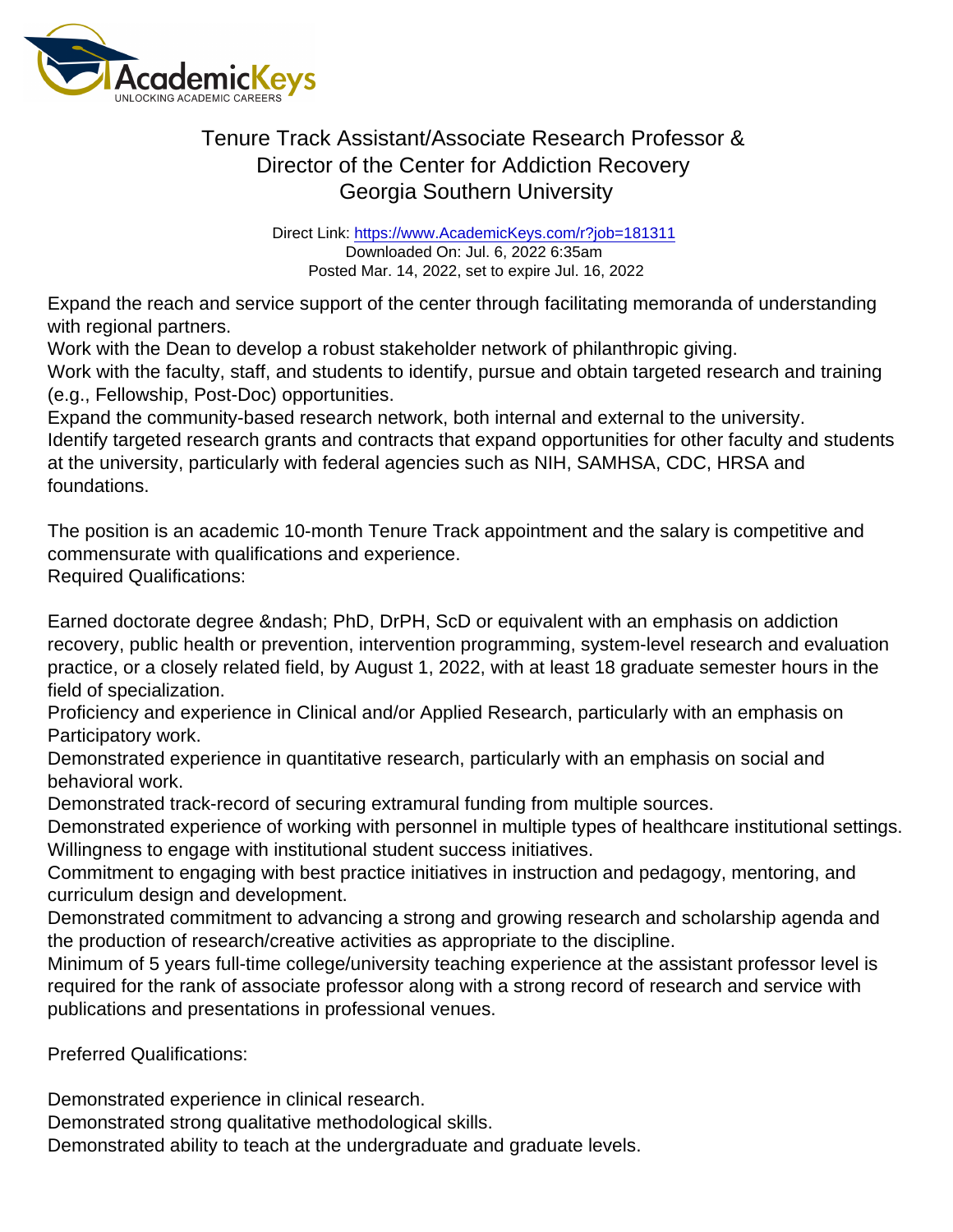Direct Link: <https://www.AcademicKeys.com/r?job=181311> Downloaded On: Jul. 6, 2022 6:35am Posted Mar. 14, 2022, set to expire Jul. 16, 2022

Experience working in the field of recovery, collegiate recovery, recovery community organization, or other recovery-focused organization.

Conditions of Employment:

Must be authorized to work in the United States for the duration of employment without assistance from the institution.

All work (with limited exceptions such as research and study abroad and outside activities such as grading and email correspondence) for Georgia Southern University must be completed while the employee is physically present in the state of Georgia, unless specifically authorized by the university for a specific purpose and limited period of time within current policy.

Faculty are expected to contribute to the vibrant university community by engaging students, participating in events, and performing other responsibilities on-campus.

Faculty may be required to teach, conduct research, or perform service duties on any of the three campuses. Georgia Southern provides accessible transportation options between campuses.

Screening of applications begins April 7, 2022 and continues until the position is filled. The preferred position starting date is August 1, 2022. A complete application consists of a letter addressing the qualifications cited above; a curriculum vitae; and the names, addresses, telephone numbers, and email addresses of at least three professional references. Other documentation may be requested. Only complete applications submitted electronically will be considered. Finalists will be required to submit to a background investigation. Applications and nominations should be sent to: Joseph Telfair, DrPH, MSW, MPH, FRSPH, Search Chair, Search # 67918 Associate Dean of Practice and Research Jiann-Ping Hsu College of Public Health Georgia Southern University Electronic mail: jphcophsearches@georgiasouthern.edu Telephone: 912-478-2412 

More information about the institution is available through http://www.georgiasouthern.edu or https://jphcoph.georgiasouthern.edu. The names of applicants and nominees, vitae, and other nonevaluative information may be subject to public inspection under the Georgia Open Records Act.

#### EEO/AA Policy

Georgia Southern University provides equal employment opportunities to all employees and applicants